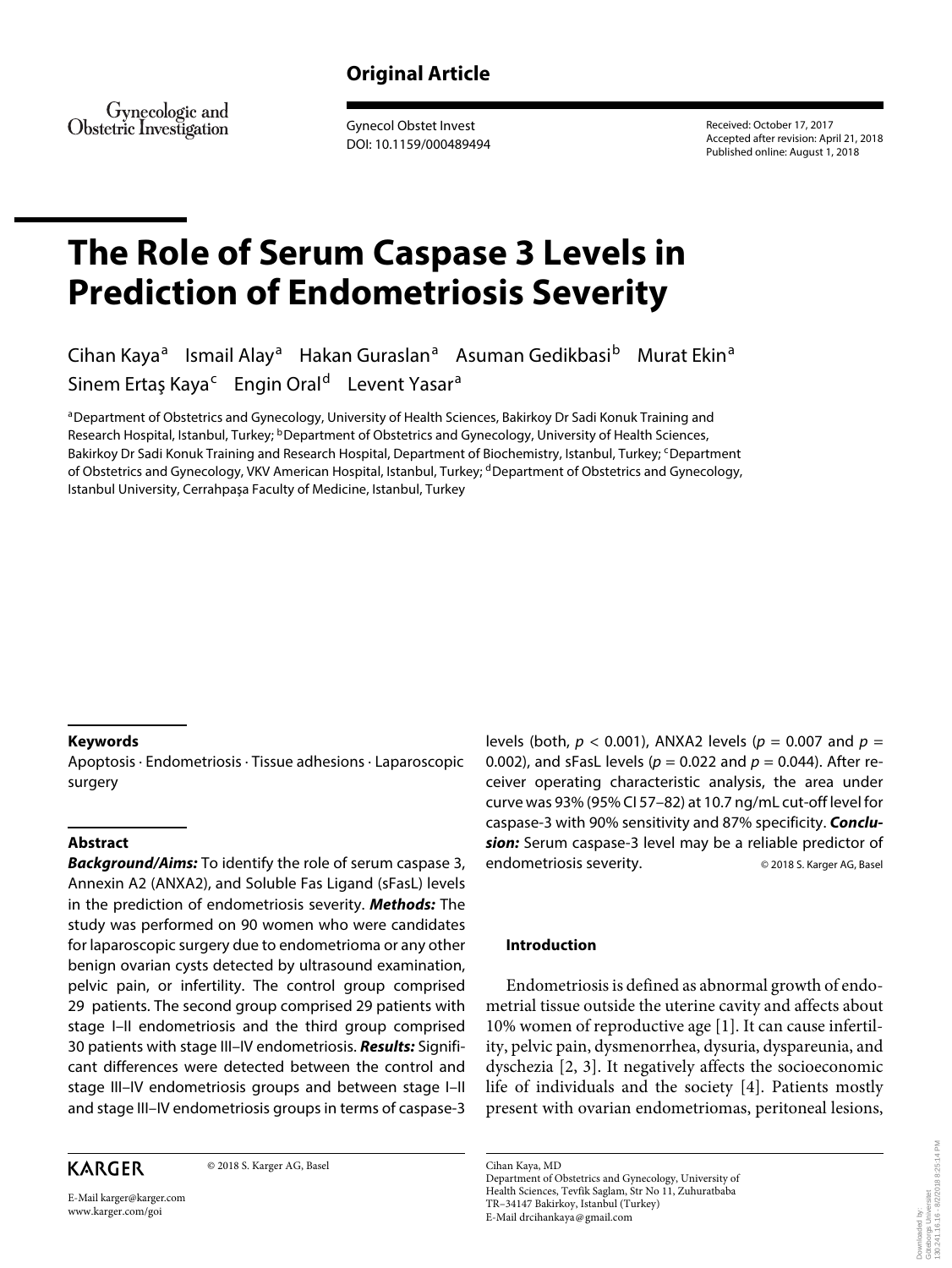and/or endometrial infiltration into other pelvic organs, such as the bowel, bladder, and ureter [5]. According to the revised American Society of Reproductive Medicine (rASRM) classification system, the severity of endometriosis is staged as minimal, mild, moderate, and severe, depending on the invaded pelvic structures [6].

 The pathogenesis of endometriosis is supported by the retrograde menstruation phenomenon [7], and several other factors may influence the peritoneal invasion of the disease [8].

 Apoptosis is implicated in follicular atresia and cyclic shedding of the endometrium [9]. Moreover, endometrial cells apoptosis may promote the growth of fallopian tube cells growth at ectopic locations during menstrual shedding and may be associated with the pathogenesis of endometriosis [9]. Several pathways were reportedly responsible for cell apoptosis such as caspases, annexins, and the Fas/Fas ligand (FasL) system [9–11] .

 Caspases (cysteinyl aspartate-specific proteases) are a family of cell-signaling molecules and their activation is a marker of cellular damage [12] . These proteases have been associated with cell death cascade initiation and are an important marker for apoptotic signaling pathway [10] .

 Annexins are involved in various cellular processes such as endocytosis, exocytosis, and cellular adhesion [11]. These molecules were found associated with inflammation and other pain mediators [13]. Annexin A2 (ANXA2) is reportedly a key factor in adenomyosis development [14].

 The Fas/FasL system is also an important mediator of apoptosis. FasL is a type II membrane protein and belongs to the tumor necrosis factor family [15]. The dysregulation of the Fas/FasL system was reportedly responsible for abnormal elimination of regurgitated endometrial cells during normal menstruation; moreover, the cell membranes of Fas-bearing mononuclear cells may themselves become a target for getting phagocytized by FasLexpressing endometriotic cells [16].

 Numerous markers, such as cancer antigen 125 (CA-125), cytokines, and angiogenic and growth factors, have been reported to have altered levels in endometriosis [17]; however, no biomarker or biomarker panel that is indicative of the disease severity has been identified [17, 18]. Routine bimanual gynecological examination alone may be insufficient to detect the disease severity before surgery [19]. Transvaginal ultrasound can be used to detect ovarian endometriomas but cannot reliably predict deep infiltrating endometriosis [20] .

 In this study, we aimed to evaluate the levels of 3 serum proteins representative of cell apoptosis–serum caspase-3, ANXA2, and the soluble FasL (sFasL) to preoperatively predict the diagnosis of endometriosis and the extent of endometriosis severity.

### **Materials and Methods**

 This prospective observational study was performed with 90 candidates (age, 15–55 years) for laparoscopic surgery due to (1) identification of a >4 cm endometrioma or other benign ovarian cysts or uterine pathologies on ultrasound examination, (2) chronic pelvic pain, or (3) infertility between August 1, 2016 and June 30, 2017. Informed consent was obtained from all participants and ethical approval was obtained from the institutional review board of Bakirkoy Dr Sadi Konuk Training and Research Hospital (approval no. 2016/237). The exclusion criteria were as follows: malignancy in the final pathology, chronic bowel disease, bowel surgery history, suspicion of pelvic inflammatory disease, any autoimmune disease history, any anti-inflammatory or hormonal or immunomodulatory medications use in the preceding 3 months, and other defined causes of infertility.

 The following basic characteristics of the study population were recorded: age, gravidity, parity, body mass index, smoking habit, alcohol consumption, major presenting symptoms, visual analogue scale (VAS) scores, menstrual cycle phase at the time of serum sample acquisition, indications for surgery, performed surgical procedures, number of affected ovaries, ovarian cysts size, presence and location of deep infiltrating endometriosis, and the results of the final histopathology test. The presence of pouch of Douglas (POD) obliteration and ovarian and/or tubal adhesions was defined as per the rASRM classification [6]. According to this classification, POD obliteration was divided into none, partial, and complete. Bilateral or unilateral ovarian and/or tubal filmy or dense adhesions were scored as 1: <1/3 enclosure, 2: 1/3–2/3 enclosure, and 3: >2/3 enclosure.

 Patients were divided into 3 groups of 30 patients. However, 1 patient in the control group and one patient in stage I–II endometriosis group were excluded due to the identification of malignancy in the final pathology results. Finally, the control group comprised 29 patients diagnosed only with benign ovarian cysts, such as dermoid, simple serous, or mucinous cysts, while the second group (stage I–II endometriosis group) and the third group (stage III–IV endometriosis group) comprised 29 patients and 30 patients diagnosed with stage I–II endometriosis and stage III– IV endometriosis, respectively, according to rASRM classification.

### *Sample Collection and Preparation*

 To analyze the serum levels of caspase-3, ANXA2, and sFasL, 2 cm<sup>3</sup> of venous blood was drawn preoperatively from the antecubital vein. The duration of the menstrual phase was not considered in this study. Blood samples were collected in heparin-containing tubes. The serum samples were isolated by centrifugation at 3,000 rpm for 10 min and maintained at -80°C before performing assays.

### *Human Caspase-3, ANXA2, and sFasL ELISA Assay*

 Samples were thawed and caspase-3 ELISA kit, ANXA2 ELISA kit, and sFasL ELISA kits (Elabscience Biotechnology, USA) were used for quantifying the serum levels of cas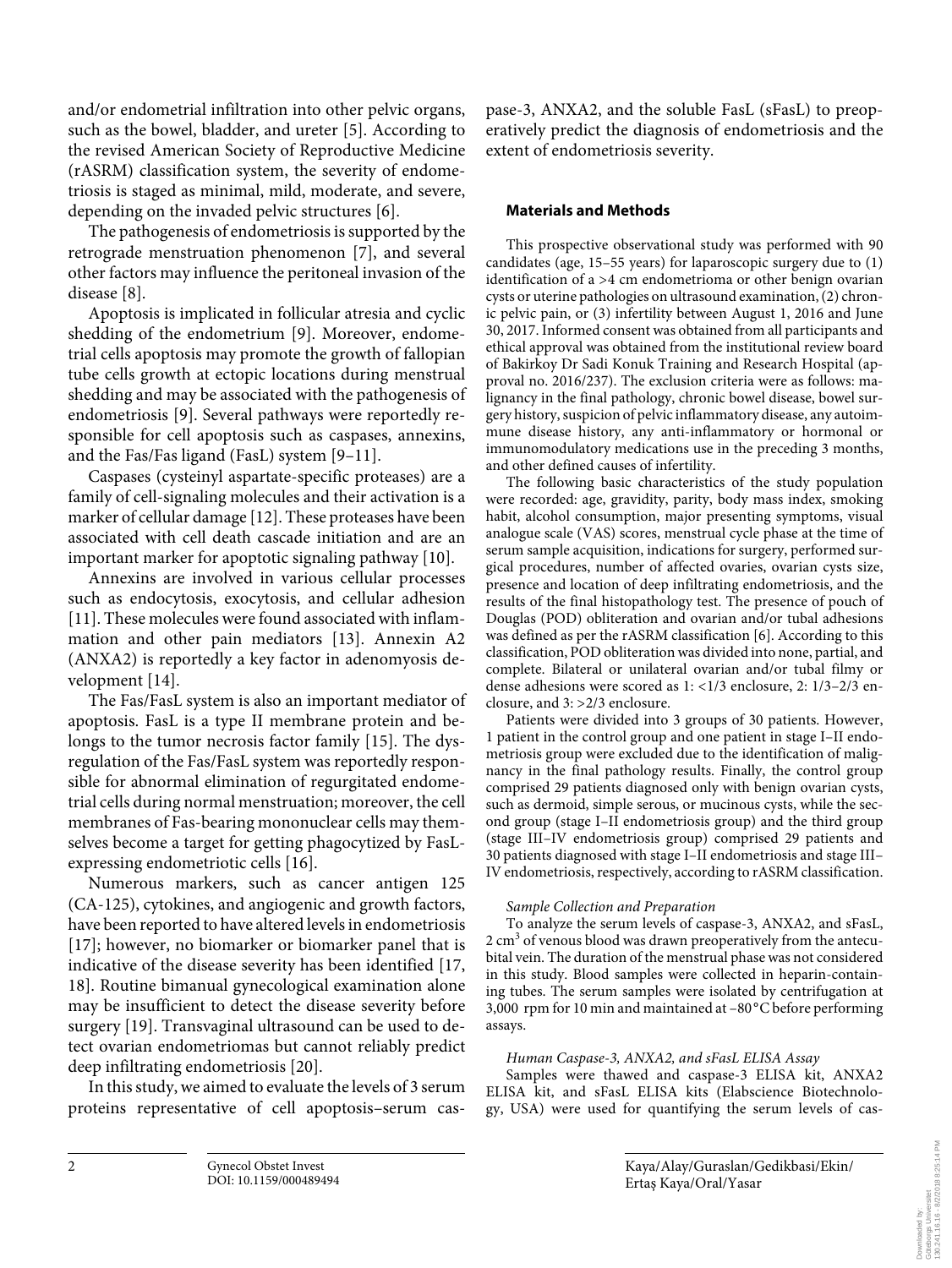**Table 1.** Comparison of patient characteristics of the study population

|                                      | Control group<br>$(n = 29)$ , mean $\pm$ SD | Stage I-II<br>endometriosis<br>$(n = 29)$ , mean $\pm$ SD | Stage III-IV<br>endometriosis<br>$(n = 30)$ , mean $\pm$ SD | p value |
|--------------------------------------|---------------------------------------------|-----------------------------------------------------------|-------------------------------------------------------------|---------|
| Age, years                           | $35.07 \pm 15$                              | $40.83 \pm 7.78$                                          | $36.93 \pm 9.21$                                            | 0.138   |
| BMI, $\text{kg/m}^2$                 | 25.82±4.32                                  | $25.39 \pm 3.17$                                          | $24.11 \pm 3.48$                                            | 0.186   |
| Gravidy                              | $1.51 \pm 1.37$                             | $1.86 \pm 1.27$                                           | $2.06 \pm 1.22$                                             | 0.264   |
| Parity                               | $1.31 \pm 1.16$                             | $1.75 \pm 1.12$                                           | $1.86 \pm 1.07$                                             | 0.138   |
| Smoking habit (cigarette per day)    | $1.55 \pm 2.7$                              | $1.72 \pm 3.61$                                           | $2.23 \pm 3.56$                                             | 0.714   |
| Menstrual cycle phase, $n$ (%)       |                                             |                                                           |                                                             | 0.99    |
| Proliferative                        | 22 (75.86)                                  | 22 (75.86)                                                | 23 (76.66)                                                  |         |
| Secretory                            | 7(24.13)                                    | 77 (24.13)                                                | 7(23.34)                                                    |         |
| Alcohol consumption (glass per week) | $0.2 \pm 0.49$                              | $0.2 \pm .49$                                             | $0.23 \pm 0.5$                                              | 0.955   |
| Major presenting symptom, $n$ (%)    |                                             |                                                           |                                                             | < 0.001 |
| Dismenorea                           | 4(13.79)                                    | 11(37.93)                                                 | $17(56.66)^{a, b}$                                          |         |
| Dispareunia                          | $\Omega$                                    | 2(6.89)                                                   | 8 (26.66)                                                   |         |
| Dischesia                            | $\Omega$                                    | $\Omega$                                                  | 3(10)                                                       |         |
| Pelvic pain                          | 8 (27.58)                                   | 3(10.34)                                                  | 1(3.33)                                                     |         |
| Urinary pain                         | 0                                           | $\mathbf{0}$                                              | 1(3.33)                                                     |         |
| VAS score                            | $1.55 \pm 1.95$                             | $2.1 \pm 1.98$                                            | $7.3 \pm 1.11^{a, b}$                                       | < 0.001 |

a Control vs. stage III–IV endometriosis, *p* < 0.001.

<sup>b</sup> Stage I–II endometriosis vs. stage III–IV endometriosis,  $p < 0.001$ .

BMI, body mass index; VAS, visual analogue scale.

pase-3, ANXA2, and sFasL. The detection ranges of ELISA kits were as follows: caspase-3 ELISA kit, 0.313-20 ng/mL; ANXA2 ELISA kit, 0.625–40 ng/mL; and sFasL ELISA kit, 15.63–1,000 pg/mL.

 *Statistical Analysis* 

 Data analysis was performed with SPSS (version 20.0; SPSS Inc., Chicago, IL, USA). All data were presented as mean ± SD. One-sample Kolmogorov-Smirnov test was performed to analyze the distribution of clinical and laboratory variables. Logarithmic transformations were used to normalize the distribution of variables. Student *t* test and Mann-Whitney U test were used for the comparison of parametric variables, and the chi-square test was used for the comparison of nonparametric variables. One-way analysis of variance was used for group comparisons of normally distributed variables, and post hoc Tukey's test was used for pairwise analysis of the study groups. Pearson and Spearman correlation analyses were used to determine the correlations among the laboratory measurements and the number of affected ovaries, endometrioma size, POD obliteration, and pelvic organ adhesion in stage III–IV endometriosis group. The area under the receiver operating characteristic (ROC) curve (AUC) was used for diagnostic performance of the measured laboratory variables, and the sensitivity and specificity of the appropriate cut-off levels for each blood sample were calculated for each group. Post hoc power analysis was performed to determine the power of the study results. For all calculations, *p* values <0.05 were considered statistically significant.

### **Results**

The mean age was  $35.07 \pm 15$  years for the control group,  $40.83 \pm 7.78$  years for the stage I–II endometriosis group, and  $36.93 \pm 9.21$  years for the stage III–IV endometriosis group. No significant differences were found among the groups in terms of age, gravidity, parity, smoking habit, alcohol consumption, menstrual cycle phase at the time of serum sample acquisition, and body mass index. Dysmenorrhea was significantly more prominent in the stage III–IV endometriosis group than in other groups  $(p < 0.001)$ . The VAS score was 7.3 for the stage III–IV endometriosis group, which was significantly higher than the scores for other groups ( $p < 0.001$ ). For further analysis, we divided patients into 2 groups: controls and endometriosis group. Dysmenorrhea was significantly more prominent and VAS score was significantly higher in the endometriosis group than in controls (both,  $p < 0.001$ ; Table 1, 2). The indications for surgery, surgical procedures, and histopathology results of the study population are presented in Table 3. The mean caspase-3, ANXA2, and sFasL levels were presented in Table 4 (Fig. 1–3). Significant differences in caspase-3, ANXA2, and sFasL levels were found between control and the stage III–IV endometriosis group and between stage I–II and stage

Downloaded by:<br>Göteborgs Universitet<br>130.241.16.16 - 8/2/2018 8:25:14 PM 130.241.16.16 - 8/2/2018 8:25:14 PMGöteborgs Universitet Downloaded by: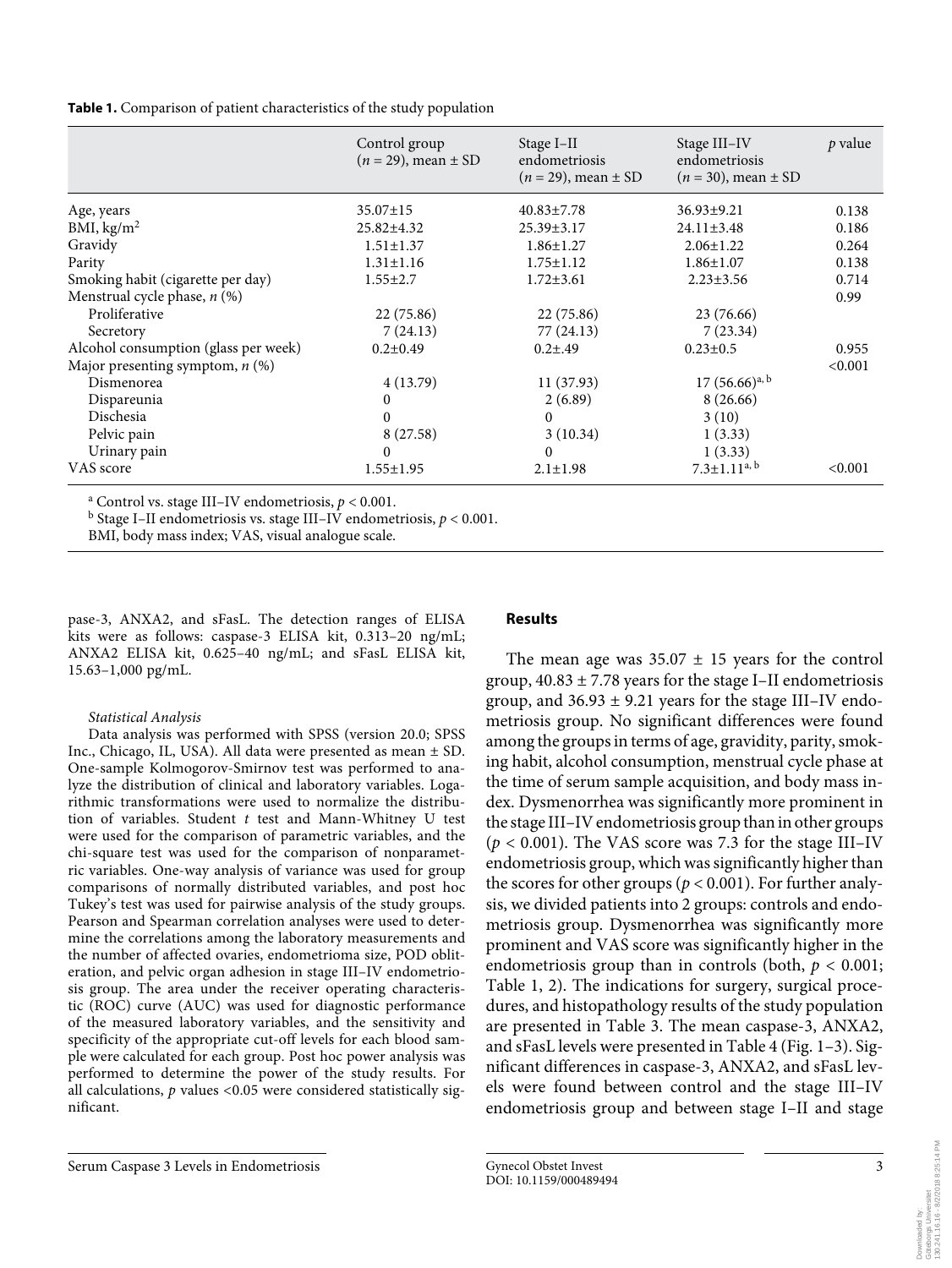|                                       | Control group<br>$(n = 29)$ , mean $\pm$ SD | Endometriosis group<br>$(n = 59)$ , mean $\pm$ SD | p value |
|---------------------------------------|---------------------------------------------|---------------------------------------------------|---------|
| Age, years                            | $35.07 \pm 15$                              | $38.85 \pm 8.69$                                  | 0.261   |
| BMI, $\text{kg/m}^2$                  | $25.82 \pm 4.32$                            | $24.74 \pm 3.37$                                  | 0.33    |
| Gravidy                               | $1.51 \pm 1.37$                             | $1.96 \pm 1.24$                                   | 0.146   |
| Parity                                | $1.31 \pm 1.16$                             | $1.81 \pm 1.09$                                   | 0.055   |
| Smoking habit (cigarette per day)     | $1.55 \pm 2.7$                              | $1.98 \pm 3.56$                                   | 0.79    |
| Menstrual cycle phase, $n$ (%)        |                                             |                                                   | 0.58    |
| Proliferative                         | 22 (78.86)                                  | 45 (76.27)                                        |         |
| Secretory                             | 7(24.13)                                    | 14 (23.72)                                        |         |
| Alcohol consumption (glass per week)  | $0.21 \pm 0.5$                              | $0.22 \pm 0.49$                                   | 0.87    |
| Major presenting pain symtom, $n$ (%) |                                             |                                                   | < 0.001 |
| Dismenorea                            | 4(13.79)                                    | 28 (47.45)                                        |         |
| Dispareunia                           | $\theta$                                    | 10(16.94)                                         |         |
| Dischesia                             | 0                                           | 3(5.08)                                           |         |
| Pelvic pain                           | 8 (27.58)                                   | 4(6.77)                                           |         |
| Urinary pain                          | $\Omega$                                    | 1(1.69)                                           |         |
| Major VAS score                       | $1.55 \pm 1.95$                             | $4.74 \pm 3.06$                                   | < 0.001 |

**Table 2.** Comparison of patients characteristics in the control group and endometriosis group

BMI, body mass index; VAS, visual analogue scale.

|                                 | Control group<br>$(n = 29)$ | Stage I-II<br>endometriosis<br>$(n = 29)$ | Stage III-IV<br>endometriosis<br>$(n = 30)$ |
|---------------------------------|-----------------------------|-------------------------------------------|---------------------------------------------|
| Surgery indication, $n$ (%)     |                             |                                           |                                             |
| Endometrioma                    | 0                           | $\Omega$                                  | 30(100)                                     |
| Dermoid cyst                    | $\boldsymbol{0}$            | 2(6.89)                                   | $\Omega$                                    |
| Infertility                     | 0                           | 6(20.68)                                  | 0                                           |
| Myoma                           | 0                           | 6(20.68)                                  | 0                                           |
| Adnexal mass                    | 29(100)                     | 15 (51.72)                                | $\Omega$                                    |
| Surgical procedures, $n$ (%)    |                             |                                           |                                             |
| Cystectomy                      | 15(51.72)                   | 9(3.03)                                   | 18(60)                                      |
| Oophorectomy                    | 10(34.48)                   | 6(20.68)                                  | 5(16.6)                                     |
| Hysterectomy + oophorectomy     | 4(13.79)                    | $\Omega$                                  | 7(23.33)                                    |
| Diagnostic laparoscopy          | $\theta$                    | 14 (48.27)                                | 0                                           |
| Histopathology results, $n$ (%) |                             |                                           |                                             |
| Endometriosis                   | $\Omega$                    | 29 (100)                                  | 30(100)                                     |
| Dermoid cyst                    | 7(24.13)                    | 2(6.89)                                   | 0                                           |
| Simple serous cyst              | 16(55.17)                   | 10(34.48)                                 | 0                                           |
| Myoma                           | $\Omega$                    | 6(20.68)                                  | 0                                           |
| Mucinous cyst                   | 6(20.68)                    | 5(17.24)                                  | 0                                           |

III-IV endometriosis groups (Table 4). Significant differences were detected between control and endometriosis groups in terms of caspase-3 and ANXA2 levels ( $p < 0.001$ ) and 0.046; Table 5). After ROC analysis, AUC was 93% (95% CI 57–82) at 10.7 ng/mL cut-off level for caspase-3

with 90% sensitivity and 87% specificity (Fig. 4). In further comparison of control and endometriosis groups, AUC was 79% (95% CI 68–88) at 9.04 ng/mL cut-off level for caspase-3 with 70% sensitivity and 72% specificity (Tables 6, 7). In the stage III–IV endometriosis group,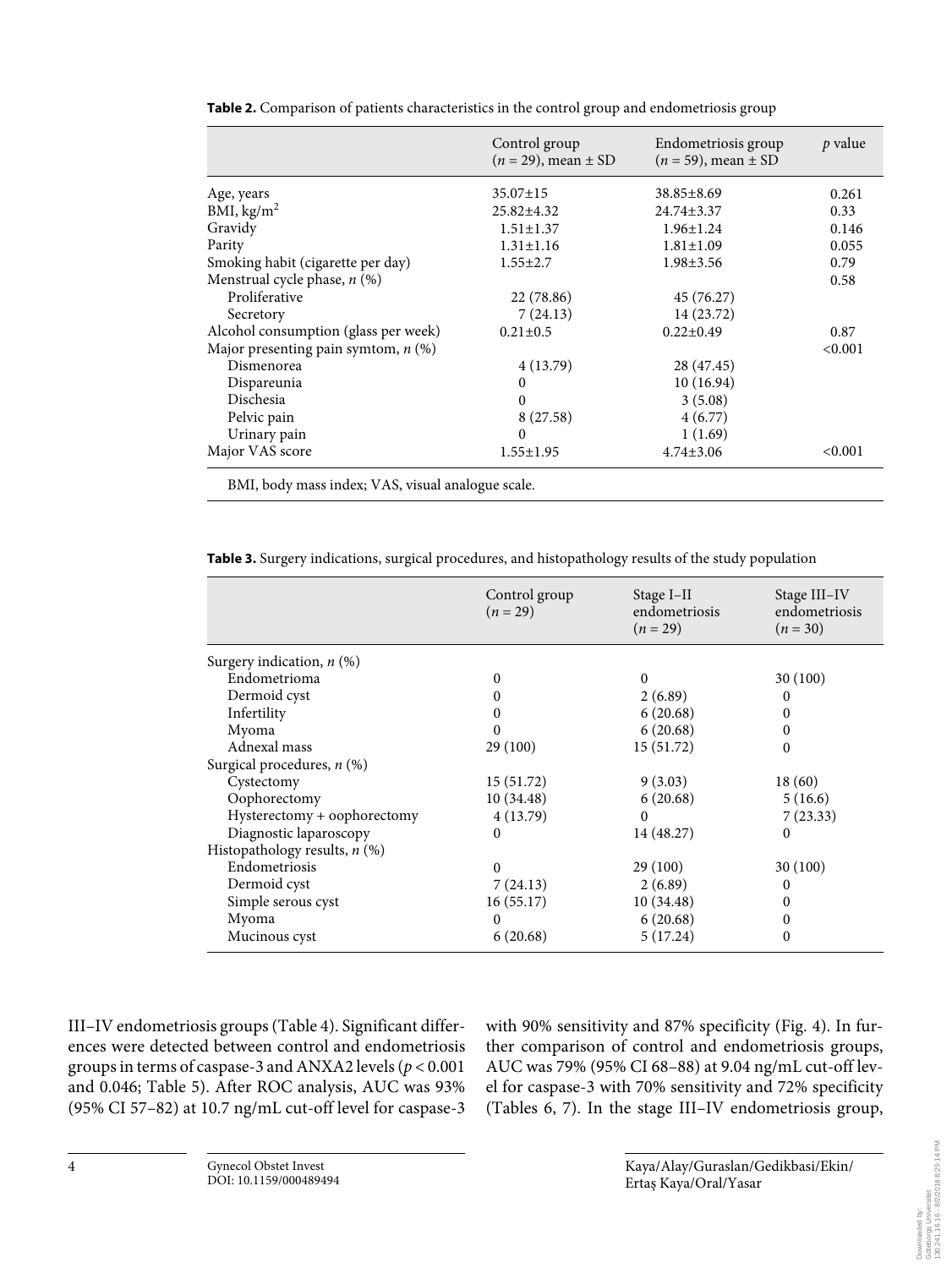|  | Table 4. Comparison of serum caspase 3, Annexin A2, sFasL levels of study population |  |  |  |  |  |  |  |
|--|--------------------------------------------------------------------------------------|--|--|--|--|--|--|--|
|--|--------------------------------------------------------------------------------------|--|--|--|--|--|--|--|

|                   | Control group<br>$(n = 29)$ , mean $\pm$ SD | Stage I-II<br>endometriosis<br>$(n = 29)$ , mean $\pm$ SD | Stage III–IV<br>endometriosis<br>$(n = 30)$ , mean $\pm$ SD | p value |
|-------------------|---------------------------------------------|-----------------------------------------------------------|-------------------------------------------------------------|---------|
| Caspase 3, ng/mL  | $6.75 \pm 3.84$                             | $8.4 \pm 2.77$                                            | $14.84\pm4.17^{a, b}$                                       | < 0.001 |
| Annexin A2, ng/mL | $13.4 \pm 6.43$                             | $14.21 \pm 7.36$                                          | $21.53 \pm 12.12$ <sup>c, d</sup>                           | 0.001   |
| sFasL, pg/mL      | 107.19±58.57                                | 115.45±68.79                                              | $158.68\pm88.18^{e,f}$                                      | 0.018   |

a Stage I–II endometriosis vs. stage III–IV endometriosis, *p* < 0.001.

 $\frac{6}{5}$  Control vs. stage III–IV endometriosis,  $p < 0.001$ .

 $\epsilon$  Stage I–II endometriosis vs. stage III–IV endometriosis,  $p = 0.007$ .

<sup>d</sup> Control vs. stage III–IV endometriosis,  $p = 0.002$ .

<sup>e</sup> Stage I–II endometriosis vs. stage III–IV endometriosis,  $p = 0.044$ .

 $^{\rm f}$  Control vs. stage III–IV endometriosis,  $p$  = 0.02.

sFasL, soluble Fas ligand.



**Fig. 1.** The boxplot analysis of Caspase 3 levels between study groups.

pelvic organ adhesions were evaluated; consequently, 8 (26.6%) patients had  $\langle 1/3 \rangle$  enclosure, 5 (16.6%) patients had 1/3–2/3 enclosure, and 17 (56.6%) patients had >2/3 enclosure; 13 (43.3%) of these patients had bilateral endometrioma, and 17 (56.6%) had unilateral endometrioma. Nine (30%) patients had no POD obliteration, 12 (40%) had partial POD obliteration, and 9 (30%) had total POD obliteration. In the stage III–IV endometriosis group, 21 (70%) patients had deep infiltrating endometriosis. As for the location, 15 (50%) of them had peritoneal surface involvement, 4 (13.33%) has a sacrouterine ligament nodule, and 2 (6.66%) presented rectal serosal



**Fig. 2.** The boxplot analysis of Annexin A2 (ANXA2) levels between study groups.

involvement. Seven (23.33%) patients had concomitant adenomyosis and endometriosis. The mean endometrioma size was  $61 \pm 20.56$  mm (30-120 mm) in the stage III–IV endometriosis group. Endometrioma size positively correlated with ANXA2 and sFasL levels; however, the results were not statistically significant (Table 8). Post hoc power analysis showed 100% power for caspase-3 levels between control and stage III–IV groups and between stage I–II and stage III–IV groups. A power value of 89.9% was calculated for ANXA2 levels between control and stage III–IV groups and 80.4% power for ANXA2 levels between stage I–II and stage III–IV groups.

Downloaded by: Göteborgs Universitet 130.241.16.16 - 8/2/2018 8:25:14 PM

Göteborgs Universitet<br>130.241.16.16 - 8/2/2018 8:25:14 PM

Serum Caspase 3 Levels in Endometriosis 6 and 5 and 5 Gynecol Obstet Invest 5 5 5 5 5 April 1988 6 5 5 5 5 5 6  $\pm$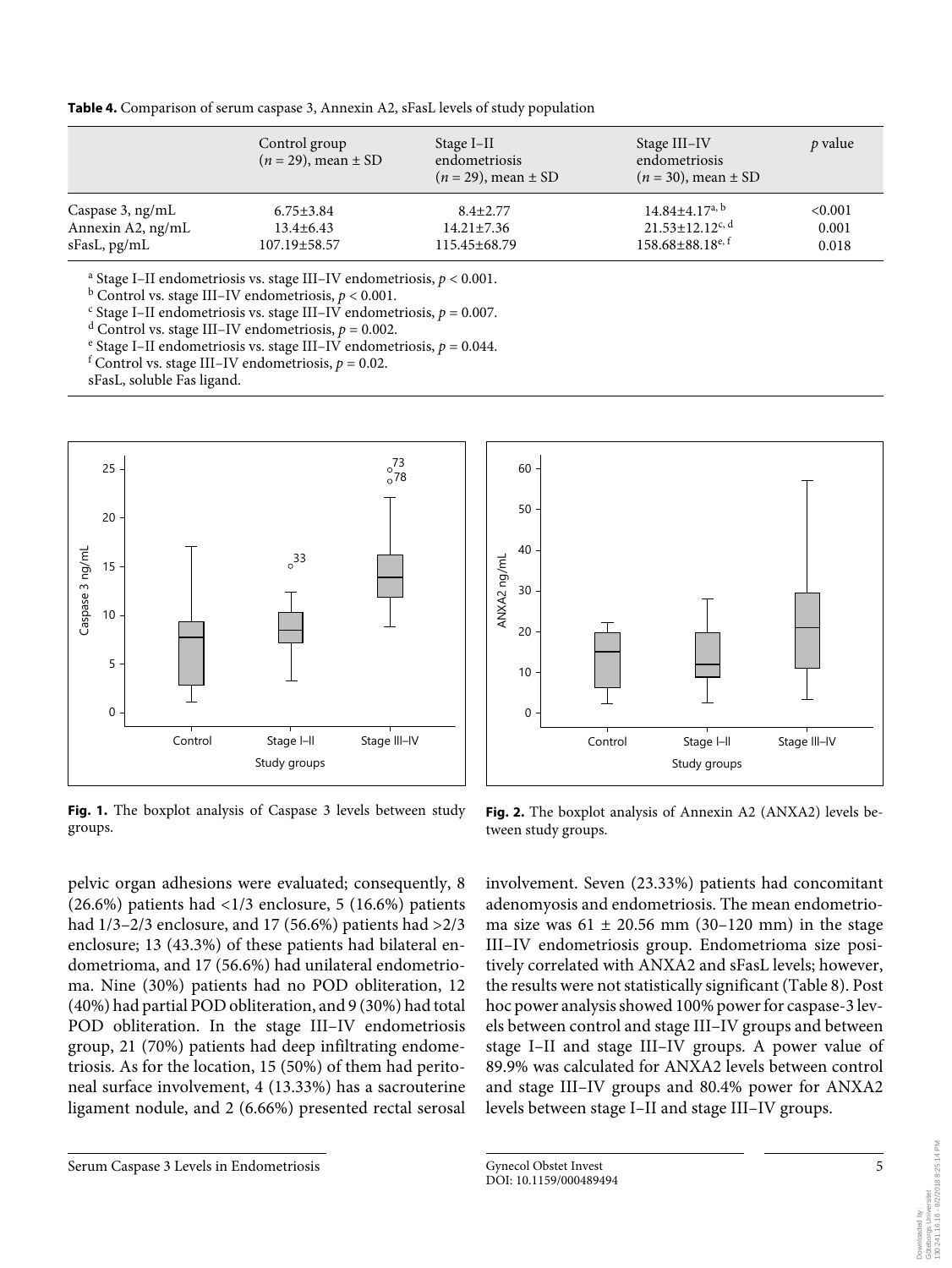

**Fig. 3.** The boxplot analysis of soluble Fas Ligand (sFasL) levels between study groups.



**Fig. 4.** The receiver operating characteristic (ROC) curve analysis of Caspase 3, Annexin A2 (ANXA2) and soluble Fas Ligand (sFasL) levels for control group.

| <b>Table 5.</b> Comparison of serum caspase 3, Annexin A2, sFasL levels |
|-------------------------------------------------------------------------|
| of the control group and endometriosis group                            |

|                     | Control group<br>$(n = 29)$ , mean $\pm$ SD | Endometriosis group<br>$(n = 59)$ , mean $\pm$ SD | p value |
|---------------------|---------------------------------------------|---------------------------------------------------|---------|
| Caspase $3$ , ng/mL | $6.75 \pm 3.84$                             | 11.68±4.79                                        | < 0.001 |
| Annexin A2, ng/mL   | $13.4 + 6.43$                               | $17.93 \pm 10.64$                                 | 0.046   |
| sFasL, pg/mL        | $107.19 + 58.57$                            | $137.43 \pm 81.53$                                | 0.098   |

sFasL, soluble Fas ligand.

# **Discussion**

 The present study demonstrated that serum caspase-3, ANXA2, and sFasL levels are higher in patients with stage III–IV endometriosis than in controls and patients with stage I–II endometriosis.

 In daily practice, most gynecologists are not able to differentiate between ovarian endometrioma and endometriosis with a deep infiltrating disease using currently available diagnostic modalities, such as vaginal speculum examination, clinical rectovaginal wall examination, imaging technologies, and laboratory tests [17, 21] .

 The "immunoescape" theory of endometriosis connects the disease pathogenesis to the failure of apoptotic pathways to remove endometriotic cells. These pathways are described as caspases that act as protease on several cellular proteins [22]. Two main classes of caspases were described: caspases-9, known as initiator caspases, and caspases-3, known as effector caspases. Apoptosis may be triggered by the interaction among Fas ligand (FasL/ CD95L) [16], tumor necrosis factor  $\alpha$  (TNF- $\alpha$ ) [23], transforming growth factor β (TGF-β), cytokines and overexpression or inappropriate expression of c-MYC and p53 [24].

 Women with and without endometriosis have been previously reported to have comparable serum interleukin-6 (IL-6) [25, 26], IL-8 [25], TNF-α, and IL-1 [7, 25– 27] levels. However, some studies reported higher peripheral levels of IL-6 [27], IL-8 [28], TNF- $\alpha$  [29], and interferon-γ [27] in patients with endometriosis than in controls. A study evaluating the role of proinflammatory cytokines in endometriosis found that soluble TNF-α values were decreased from minimal stages to severe stages of the disease; however, membrane TNF-α levels increased as the disease worsened [23] . In another study evaluating TNF-α, TGF-β, IL-8, and monocyte chemoattractant protein-1 levels in patients with endometriosis, the serum and peritoneal fluid levels of TNF-α

Göteborgs Universitet<br>130.241.16.16 - 8/2/2018 8:25:14 PM 130.241.16.16 - 8/2/2018 8:25:14 PMGöteborgs Universitet Downloaded by: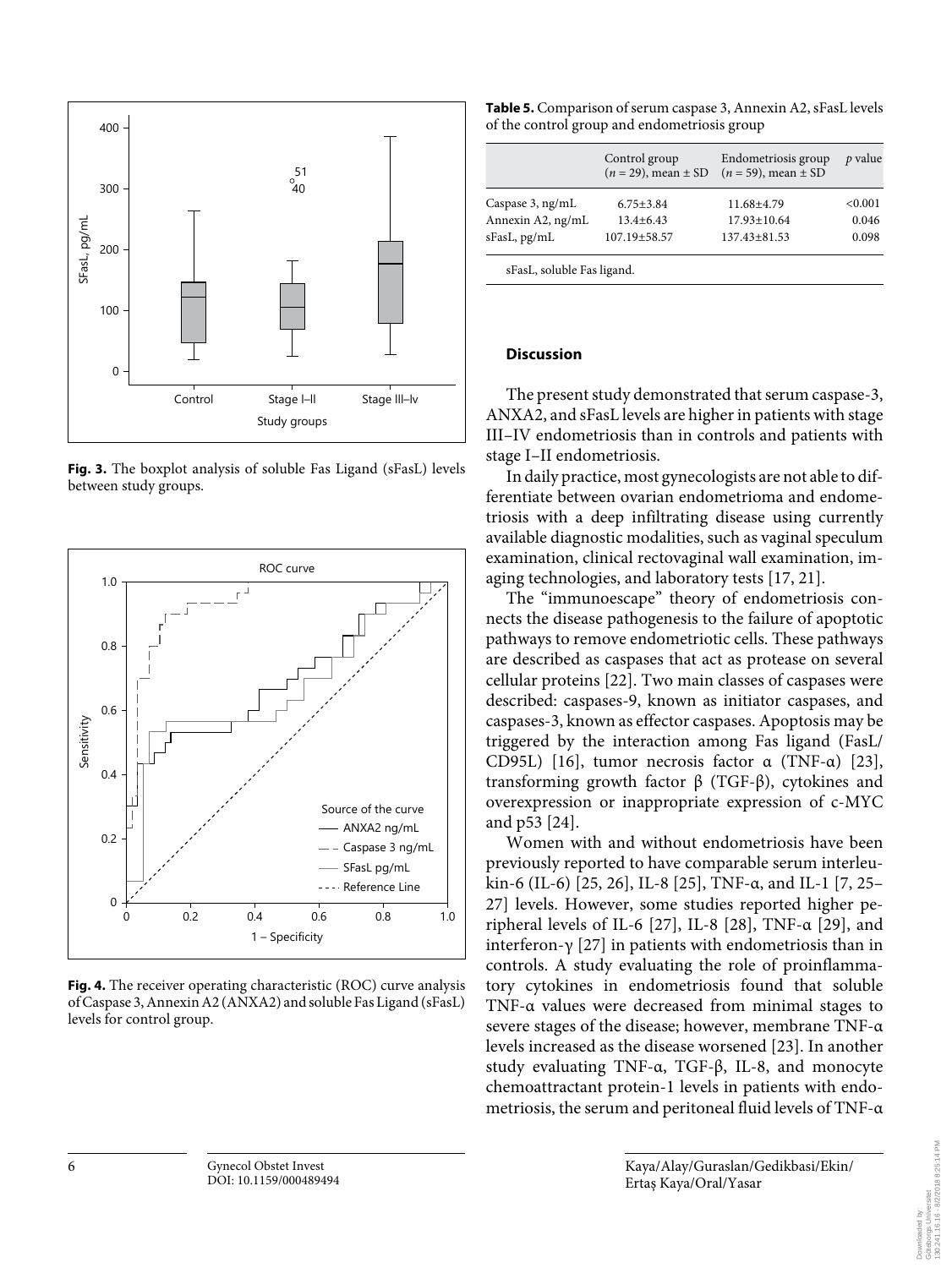|                            | Cut-off levels | $AUC.$ % | Specivity, % | Sensitivity, % | 95% CI        |
|----------------------------|----------------|----------|--------------|----------------|---------------|
| Control                    |                |          |              |                |               |
| Caspase $3$ , ng/mL        | 7.72           | 21       | 20           | 51             | $0.11 - 0.31$ |
| Annexin A2, ng/mL          | 12.62          | 36       | 41           | 55             | $0.25 - 0.48$ |
| sFasL, pg/mL               | 114.32         | 39       | 50           | 55             | $0.26 - 0.51$ |
| Stage I-II endometriosis   |                |          |              |                |               |
| Caspase 3, ng/mL           | 8.32           | 34       | 30           | 55             | $0.30 - 0.55$ |
| Annexin A2, ng/mL          | 11.86          | 42       | 38           | 51             | $0.22 - 0.45$ |
| sFasL, pg/mL               | 104.93         | 43       | 41           | 51             | $0.31 - 0.55$ |
| Stage III-IV endometriosis |                |          |              |                |               |
| Caspase 3, ng/mL           | 10.7           | 93       | 87           | 90             | $0.57 - 0.82$ |
| Annexin A2, ng/mL          | 13.96          | 69       | 50           | 70             | $0.88 - 0.98$ |
| sFasL, pg/mL               | 107.76         | 67       | 50           | 63             | $0.54 - 0.80$ |

**Table 6.** ROC curve analysis of caspase 3, Annexin A2, and sFasL levels of the study population

AUC, area under curve; sFasL, soluble Fas ligand.

**Table 7.** ROC curve analysis of caspase 3, Annexin A2, and sFasL levels of the control group and endometriosis group

|                     | Cut-off levels | AUC, % | Specivity, % | Sensitivity, % | 95% CI        |
|---------------------|----------------|--------|--------------|----------------|---------------|
| Control             |                |        |              |                |               |
| Caspase 3, ng/mL    | 7.72           | 21     | 20           | 51             | $0.11 - 0.31$ |
| Annexin A2, ng/mL   | 12.62          | 36     | 41           | 55             | $0.25 - 0.48$ |
| sFasL, pg/mL        | 114.32         | 39     | 50           | 55             | $0.26 - 0.51$ |
| Endometriosis group |                |        |              |                |               |
| Caspase 3, ng/mL    | 9.04           | 79     | 72           | 70             | $0.68 - 0.88$ |
| Annexin A2, ng/mL   | 15.21          | 63     | 54           | 55             | $0.51 - 0.74$ |
| sFasL, pg/mL        | 122.7          | 60     | 52           | 47             | $0.48 - 0.73$ |

**Table 8.** Correlation analysis of caspase 3, Annexin A2, and sFasL levels and number of affected ovaries, endometrioma size, pouche of Douglas obliteration and pelvic organ adhesions in the stage III–IV endometriosis group

|                                | Caspase 3 |                |      | Annexin A2     |      |           |
|--------------------------------|-----------|----------------|------|----------------|------|-----------|
|                                |           | <i>p</i> value |      | <i>p</i> value | r    | $p$ value |
| Number of affected ovaries     | $-0.16$   | 0.38           | 0.27 | 0.13           | 0.34 | 0.06      |
| Endometrioma size              | $-0.3$    | 0.87           | 0.34 | 0.06           | 0.32 | 0.08      |
| Pouche of douglas obliteration | $-0.1$    | 0.56           | 0.1  | 0.58           | 0.25 | 0.17      |
| Pelvic organ adhesions         | $-0.06$   | 0.74           | 0.21 | 0.24           | 0.28 | 0.12      |

were not detectable in controls but were very high in early stages and decreased with the severity of the endometriosis. TGF-β levels were significantly higher in patients than in controls and increased with the severity of the disease. Serum levels of IL-8 and monocyte che-

moattractant protein-1 were significantly higher in early stages and decreased with the severity of the disease  $[30]$ .

 CA-125 is the most extensively investigated and widely used peripheral biomarker of endometriosis [31] .

Downloaded by:<br>Göteborgs Universitet<br>130.241.16.16 - 8/2/2018 8:25:14 PM 130.241.16.16 - 8/2/2018 8:25:14 PMGöteborgs Universitet Downloaded by:

Serum Caspase 3 Levels in Endometriosis Gynecol Obstet Invest 7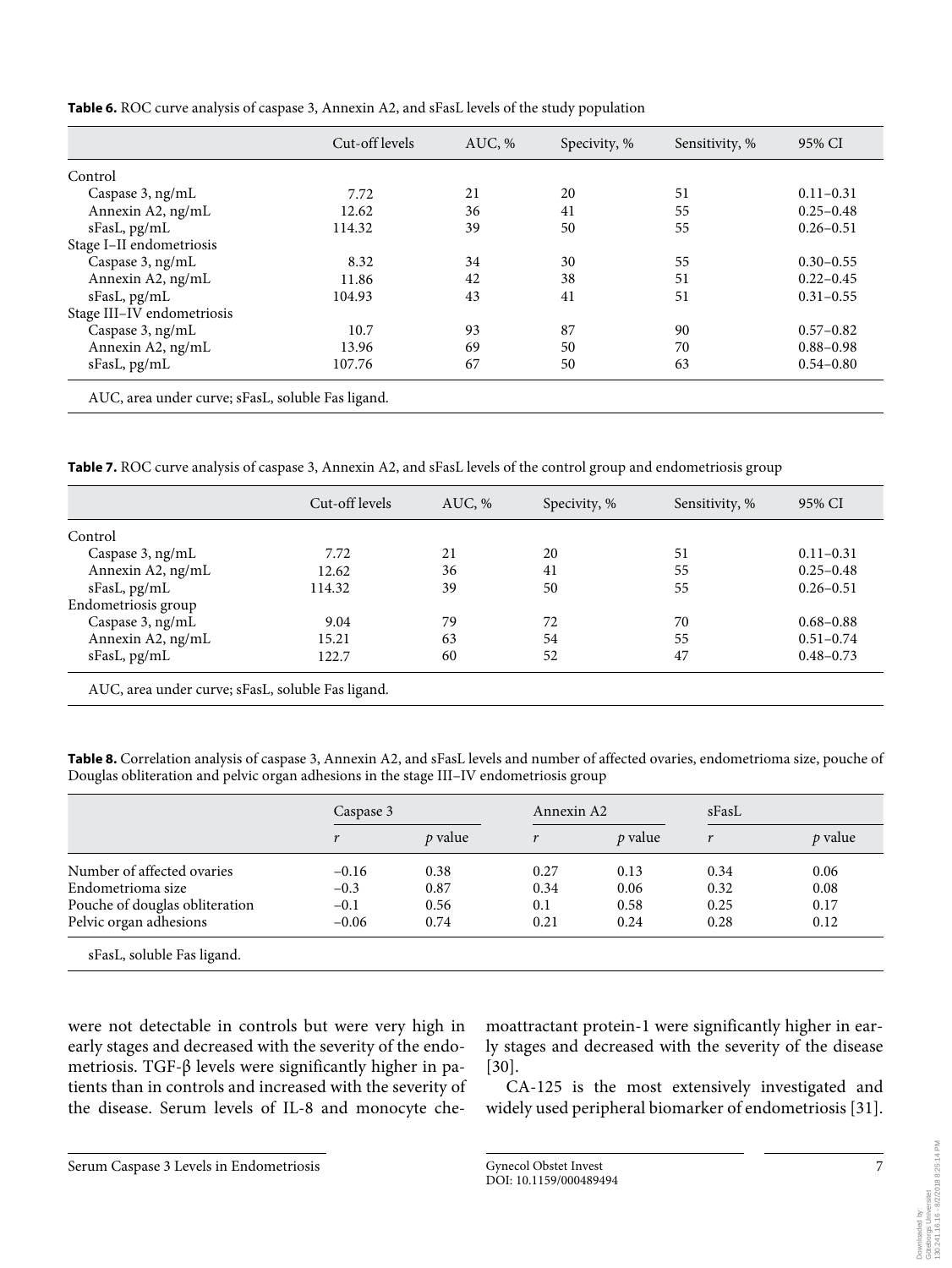Vascular endothelial growth factor (VEGF), which has a critical role in angiogenesis, may contribute to the development of endometriotic lesions [32] . However, no consensus on the significance of VEGF as a biomarker of endometriosis is currently available, because it has been reported to be either increased [6] or comparable [33] in women with endometriosis when compared to controls.

 In a study evaluating 28 biomarkers in women without detectable disease by ultrasound, multivariate analysis of annexin V, VEGF, CA-125, soluble intercellular adhesion molecule-1, and glycodelin levels in plasma samples enabled the diagnosis of endometriosis with a sensitivity of 81–90% and a specificity of 63–81% compared with controls [18].

 In an experimental study, the effect of selective cyclooxygenase-2 inhibition on autologous endometrial grafts was evaluated, and consequently, a regression of endometrial grafts was observed [34] . The authors concluded that these results may be associated with the downregulation of VEGF-mediated angiogenesis [34] .

 In our study, we observed that caspase-3 levels were higher in stage III–IV endometriosis group than in control and stage I–II endometriosis groups. ROC analysis revealed a sensitivity of 90% and specificity of 87% for caspase-3 level in stage III–IV endometriosis group. In further analysis with controls and sum of patients with endometriosis independent of the stage of the disease, we found 70% sensitivity and 72% specificity of serum caspase-3 levels. Further, we checked for the presence of any correlation between caspase-3 levels and endometrioma size, POD obliteration, pelvic organ adhesions, and the number of affected ovaries in the stage III-IV endometriosis group. A negative correlation was detected, possibly indicating that increased caspase-3 levels may induce apoptosis and reduce ovarian endometrioma size and endometriosis adherence. The lower caspase-3 levels in control and stage I–II disease groups may be explained by the insufficient inflammatory stimuli required for secreting caspase-3. Considering the effect of apoptosis on endometriosis development, lower caspase-3 levels may result in the survival of endometriotic cells, and immunoescape of endometriotic cells may occur due to apoptotic pathway failure.

 The overexpression of ANXA2 was validated in ectopic lesions of human adenomyosis and highly correlated with the severity of dysmenorrhea in patients with adenomyosis [35]. In another study evaluating the effects of prostaglandin E2 and COX inhibitors on the reduction of ANXA2 levels in peritoneal macrophages isolated from women with or without endometriosis, ANXA2 levels were markedly reduced in women with endometriosis [14]. Considering the same speculated pathophysiology of adenomyosis and endometriosis, we evaluated ANXA2 levels in our study to determine the severity of disease while drawing comparisons with controls. We observed that the levels of ANXA2 were significantly higher in stage III–IV endometriosis group than in controls and stage I–II endometriosis group, which is in agreement with the results of previous reports on adenomyosis [14, 35] .

 In a study analyzing the FasL expression in tissue specimens derived from 2 groups of women with severe endometriosis and without endometriosis, the higher expression of FasL in these cells suggests a possible immune privilege of endometrial tissues and may be associated with an explanation of endometriosis [36]. In another study, the authors concluded that fallopian tube epithelium can induce apoptosis in human endometrial cells and the development of endometriosis may be explained by the failure of FasL/FasR regulatory mechanisms [9]. In our study, we evaluated sFasL levels, which were significantly higher in stage III–IV endometriosis group than in other study groups. Our results are also in agreement with those of the study by Illanes et al. [13] who suggested that the failure of FasL/FasR regulatory mechanisms plays a role in pathogenesis of endometrio $sis [9]$ .

 Although a well-trained sonographer or a radiologist with specific expertise in MRI findings of endometriosis may help in endometriosis diagnosis [37], the preoperative evaluation of endometriosis with POD obliteration using a noninvasive technique in stage III–IV endometriosis is otherwise still a major challenge.

 Although there are conflicting reports about the relationship between the validity of the blood samples drawn and the menstrual phase at the time of blood acquisition, we collected blood samples without considering the menstrual phase because caspase-3, ANXA2, and sFasL levels were found not affected by menstrual phase [14, 34–36, 38] .

 Our study has some limitations. Our results are derived from a small subset of patients with endometriosis, and control and stage I–II groups had various pelvic masses, such as dermoid cysts, simple serous or mucinous cysts, or uterine fibroids; this may have interfered with the results. Another limitation was the lack of confirmation of our results in the peritoneal fluid samples or tissue specimens. A further study with

Göteborgs Universitet<br>130.241.16.16 - 8/2/2018 8:25:14 PM 130.241.16.16 - 8/2/2018 8:25:14 PMGöteborgs Universitet Downloaded by: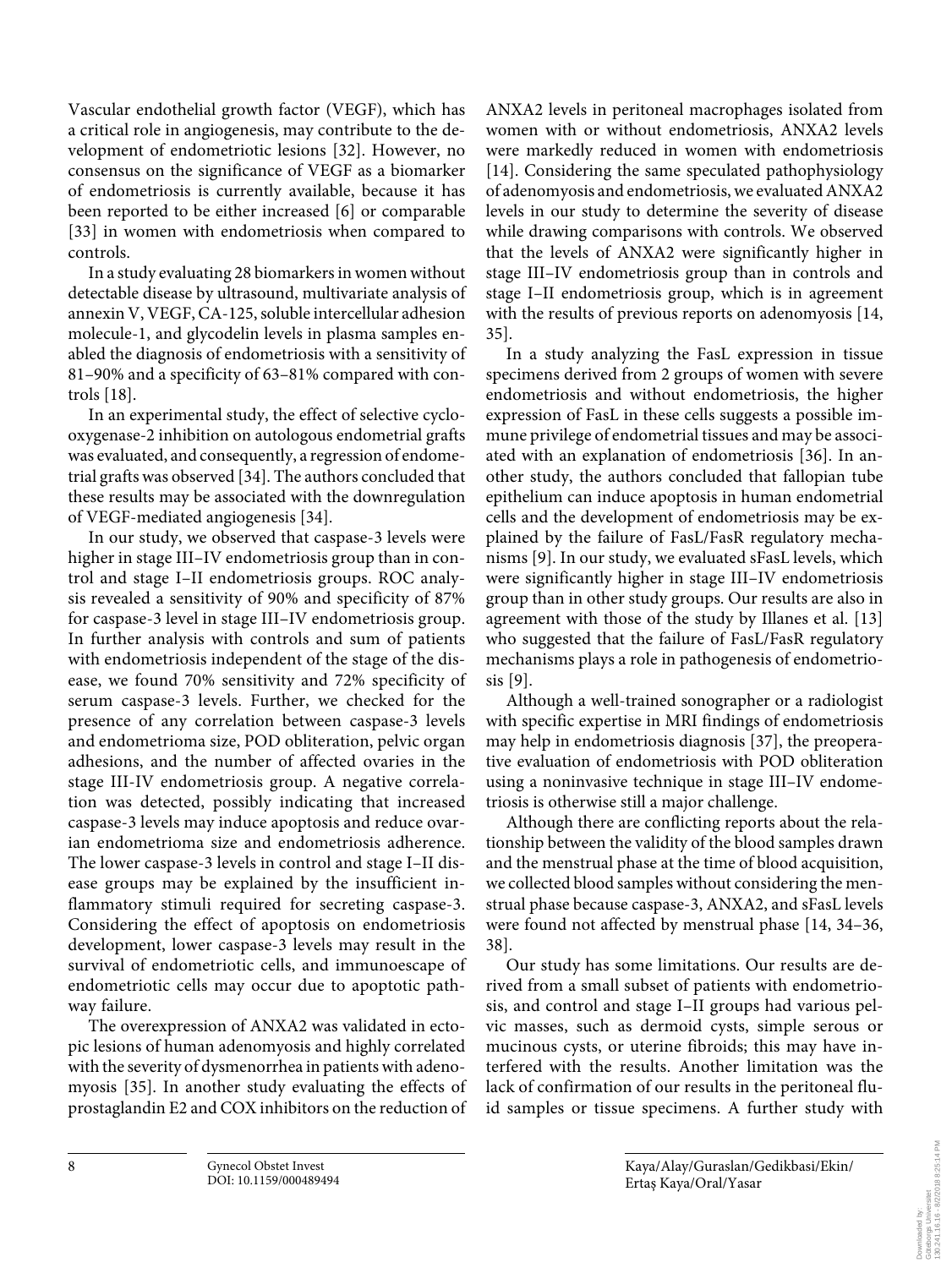healthy controls and stage I–II endometriosis-only groups with serum, peritoneal, and tissue samples may be designed.

 In summary, deciding to opt for an extensive surgery, such as low anterior resection of the bowel, or extensive ureteric dissection or resections, may be distressing for a woman of reproductive age who probably requires only a simple ovarian cystectomy. Serum caspase-3 levels may be a reliable predictor of endometriosis severity with high specificity and sensitivity rates.

### **Acknowledgment**

None.

### **References**

- 1 Giudice LC, Kao LC: Endometriosis. Lancet 2004;364:1789–1799.
- 2 2.Vercellini P, Viganò P, Somigliana E, Fedele L: Endometriosis: pathogenesis and treatment. Nat Rev Endocrinol 2014;10:261– 275.
- 3 3.Vetvicka V, Laganà AS, Salmeri FM, et al: Regulation of apoptotic pathways during endometriosis: from the molecular basis to the future perspectives. Arch Gynecol Obstet 2016;294:897–904.
- 4 Sinaii N, Plumb K, Cotton L, et al: Differences in characteristics among 1,000 women with endometriosis based on extent of disease. Fertil Steril 2008;89:538–545.
- 5 Milingos S, Protopapas A, Drakakis P, et al: Laparoscopic management of patients with endometriosis and chronic pelvic pain. Ann NY Acad Sci 2003;997:269–273.
- 6 Simoens S, Hummelshoj L, D'Hooghe T: Endometriosis: cost estimates and methodological perspective. Hum Reprod Update 2007;13: 395–404.
- 7 7.Nisolle M, Donnez J: Peritoneal endometriosis, ovarian endometriosis, and adenomyotic nodules of the rectovaginal septum are three different entities. Fertil Steril 1997;68: 585–596.
- 8 Fassbender A, Vodolazkaia A, Saunders P, et al: Biomarkers of endometriosis. Fertil Steril 2013;15;99:1135–1145.
- 9 May KE, Conduit-Hulbert SA, Villar J, Kirtley S, Kennedy SH, Becker CM: Peripheral biomarkers of endometriosis: a systematic review. Hum Reprod Update 2010;00:1– 24.
- 10 Vodolazkaia A, El-Aalamat Y, Popovic D, et al: Evaluation of a panel of 28 biomarkers for the non-invasive diagnosis of endometriosis. Hum Reprod 2012;27:2698–2711.
- 11 Hudelist G, Ballard K, English J, et al: Transvaginal sonography vs. clinical examination

in the preoperative diagnosis of deep infiltrating endometriosis. Ultrasound Obstet Gynecol 2011;37:480–487.

- 12 Bazot M, Lafont C, Rouzier R, Roseau G, Thomassin-Naggara I, Darai E: Diagnostic accuracy of physical examination, transvaginal sonography, rectal endoscopic sonography, and magnetic resonance imaging to diagnose deep infiltrating endometriosis. Fertil Steril 2009;92:1825–1833.
- 13 Illanes SE, Maisey K, Sandoval M, et al: Fas ligand (+) fallopian tube epithelium induces apoptosis in both Fas receptor(+) T lymphocytes and endometrial cells. Fertil Steril 2013;  $100.550 - 560e3$
- 14 Nicholson DW, Ali A, Thornberry NA, et al: Identification and inhibition of the ICE/ CED-3 protease necessary for mammalian apoptosis. Nature 1995;376:37–43.
- 15 Mussunoor S, Murray GI: The role of annexins in tumour development and progression. J Pathol 2008;216:131–140.
- 16 Lavrik IN, Golks A, Krammer PH: Caspases: pharmacological manipulation of cell death. J Clin Invest 2005;115:2665–2672.
- 17 Liu X, Guo SW: Valproic acid alleviates generalized hyperalgesia in mice with induced adenomyosis. J Obst Gynaecol Res 2011;37: 696–708.
- 18 Wu MH, Chuang PC, Lin YJ, Tsai SJ: Suppression of ANXA2 by prostaglandin E2 impairs phagocytic ability of peritoneal macrophages in women with endometriosis. Hum Reprod 2013;28:1045–1053.
- 19 Suda T, Takahashi T, Golstein P, Nagata S: Molecular cloning and expression of the Fas ligand: a novel member of the tumor necrosis factor family. Cell 1993; 75: 1169– 1178.
- 20 Sturlese E, Salmeri FM, Retto G, et al: Dysregulation of the Fas/FasL system in mononuclear cells recovered from peritoneal fluid

### **Disclosure Statement**

 The authors declare that they have no conflicts of interest to disclose.

### **Condensation**

 Serum caspase-3 levels may be a predictor of endometriosis severity. sFasL levels may be used for investigation of ethiopathogenesis of endometriosis.

### **Clinical Trials Registration Number**

CT03020108.

of women with endometriosis. J Reprod Immunol 2011;92:74–81.

- 21 ASRM. American Society for Reproductive Medicine: Revise American Society for Reproductive Medicine classification of endometriosis: 1996. Fertil Steril 1997;67:817– 821.
- 22 Dunselman GA, Vermeulen N, Becker C, et al: ESHRE guideline: management of women with endometriosis. Hum Reprod 2014;29: 400–412.
- 23 Kalu E, Sumar N, Giannopoulos T, et al: Cytokine profiles in serum and peritoneal fluid from infertile women with and without endometriosis. J Obstet Gynaecol Res 2007;33: 490–495.
- 24 Socolov R, Butureanu S, Angioni S, et al: The value of serological markers in the diagnosis and prognosis of endome- triosis: a prospective case-control study. Eur J Obstet Gynecol Reprod Biol 2011;154:215–217.
- 25 Othman EEDR, Homung D, Salem HT, Khalifa EA, El-Metwally TH, Al-Hendy A: Serum cytokines as biomarkers for nonsurgical prediction of endometriosis. Eur J Obstet Gynecol Reprod Biol 2008;137:240–246.
- 26 Ohata Y, Harada T, Miyakoda H, Taniguchi F, Iwabe T, Terakawa N: Serum interleukin-8 levels are elevated in patients with ovarian endometrioma. Fertil Steril 2008;90:994–999.
- 27 Xavier P, Belo L, Beires J, et al: Serum levels of VEGF and TNF-alpha and their association with C-reactive protein in patients with endometriosis. Arch Gynecol Obstet 2006;273: 227–231.
- 28 Salmeri FM, Laganà AS, Sofo V, et al: Behavior of tumor necrosis factor-α and tumor necrosis factor receptor 1/tumor necrosis factor receptor 2 system in mononuclear cells recovered from peritoneal fluid of women with endometriosis at different stages. Reprod Sci 2015;22:165–172.

Serum Caspase 3 Levels in Endometriosis Gynecol Obstet Invest 9

130.241.16.16 - 8/2/2018 8:25:14 PM